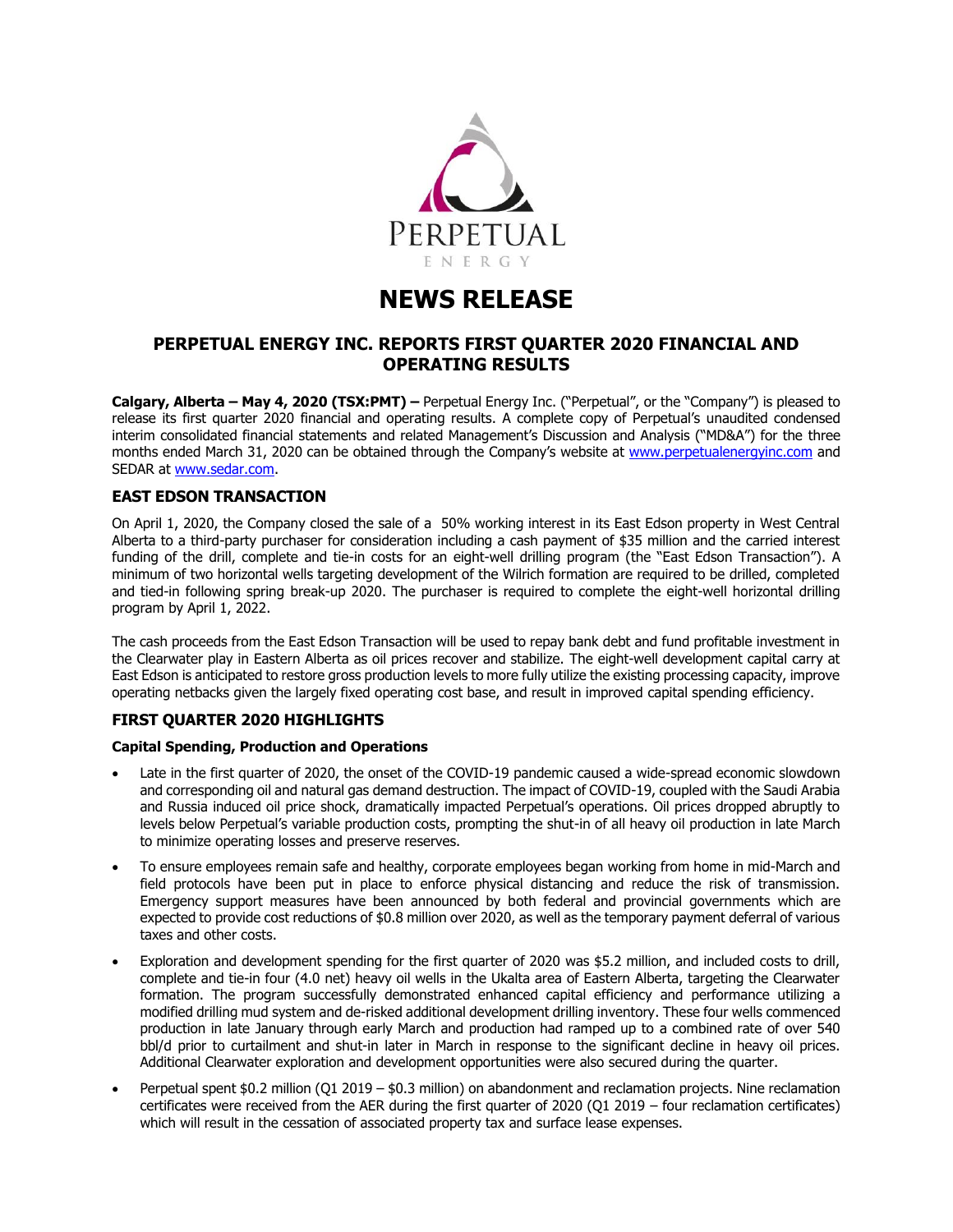- Production averaged 7,479 boe/d in the first quarter of 2020, down 27% from the comparable period in 2019 and down 6% from the fourth quarter of 2019. The decrease was driven by natural declines at East Edson due to the deferral of gas-focused capital spending in response to continued low natural gas prices. Additionally, the temporary shut-in of heavy oil production in late March reduced first quarter production by approximately 100 boe/d. Heavy oil production in Eastern Alberta was 17% higher than the first quarter of 2019, despite the heavy oil production shut-in during March. The increase in oil-weighted production was due to the positive impact of the heavy oil focused 2019 and first quarter 2020 Clearwater drilling program at Ukalta, combined with lower base declines at Mannville due to waterflood operations.
- Production and operating costs were down by \$1.1 million (22%) compared to the first quarter of 2019. On a unitof-production basis, production and operating expenses were up 6% to \$6.12/boe for the first quarter of 2020, compared to \$5.77/boe for the comparable period of 2019. West Central production and operating expenses of \$1.7 million were down 16% relative to the first quarter of 2019, while production was down 32% over the same period, illustrating the largely fixed cost nature of the East Edson property.

## **Financial Highlights**

- Realized revenue was \$13.88/boe in the first quarter of 2020, 43% lower than the comparative period of 2019 (\$24.24/boe). The decrease was due to the 67% reduction in Perpetual's realized natural gas price to \$1.16/Mcf, combined with a realized oil price of \$32.60/bbl which was 21% lower than the comparative period of 2019. Lower realized natural gas prices were the result of the 22% and 38% decrease in the AECO and NYMEX Daily Index prices, respectively. The decline in NYMEX prices outpaced AECO price decreases and reduced the basis differential price, combining to generate AECO-NYMEX basis hedging losses that further reduced realized prices.
- Perpetual's operating netback of \$1.6 million (\$2.39/boe) in the first quarter of 2020 decreased 87% from \$12.3 million (\$13.36/boe) in the comparative 2019 period as a result of lower reference prices for both natural gas and crude oil, physical and financial hedging losses, and the 27% decrease in production caused by natural declines at the East Edson property in West Central.
- Non-cash impairment charges of \$60.5 million were recognized in the first quarter of 2020, triggered by the impact of materially lower third-party engineering consultant forward commodity price forecasts on Perpetual's heavy oil and liquids-rich natural gas assets, along with certain undeveloped lands classified as exploration and evaluation ("E&E") assets.
- Net loss for the first quarter of 2020 was \$59.7 million (\$0.98/share) due primarily to impairment charges of \$60.5 million, offset partially by unrealized gains on derivatives of \$12.1 million (Q1 2019 – \$7.6 million unrealized loss) attributable to the reduction in forward WTI and WCS oil prices.
- Cash flow used in operating activities in the first quarter of 2020 was \$3.1 million (\$0.05/share), down \$12.4 million from the prior year period (Q1 2019 – cash flow from operating activities of \$9.3 million or \$0.15/share) due to the impact of the 27% decrease in production combined with lower realized natural gas and crude oil prices of 67% and 21%, respectively.
- Adjusted funds flow in the first quarter of 2020 was negative \$3.6 million (\$0.06/share), down \$10.0 million (157%) from the prior year period of \$6.4 million (\$0.11/share) due primarily to lower realized commodity prices as well as the 27% decrease in production.
- The Company's remaining 1.0 million TOU shares were sold in January 2020 for proceeds of \$14.3 million which were used to repay the outstanding TOU share margin loan of \$0.1 million and reduce the bank Credit Facility.
- At March 31, 2020, Perpetual had total net debt of \$128.7 million, up \$10.6 million (9%) from December 31, 2019. The increase in net debt was attributable to cash flows used in operating activities of \$3.1 million, combined with first quarter capital expenditures of \$5.2 million.
- Incorporating the impact of the East Edson Transaction, effective April 1, 2020, Perpetual's syndicate of Credit Facility lenders reduced the Borrowing Limit from \$45 million to \$20 million, with the next Borrowing Limit redetermination scheduled on or prior to July 31, 2020. The Credit Facility will continue to revolve until July 31, 2020 and may be extended for a further period of up to 364 days subject to approval by the Company's lenders. If not extended, the Credit Facility will cease to revolve, and all outstanding advances will be repayable on November 30, 2020.
- After giving effect to the \$35 million of cash proceeds received from the East Edson Transaction and the reduced Borrowing Limit effective April 1, 2020, Perpetual had available liquidity of \$13.6 million.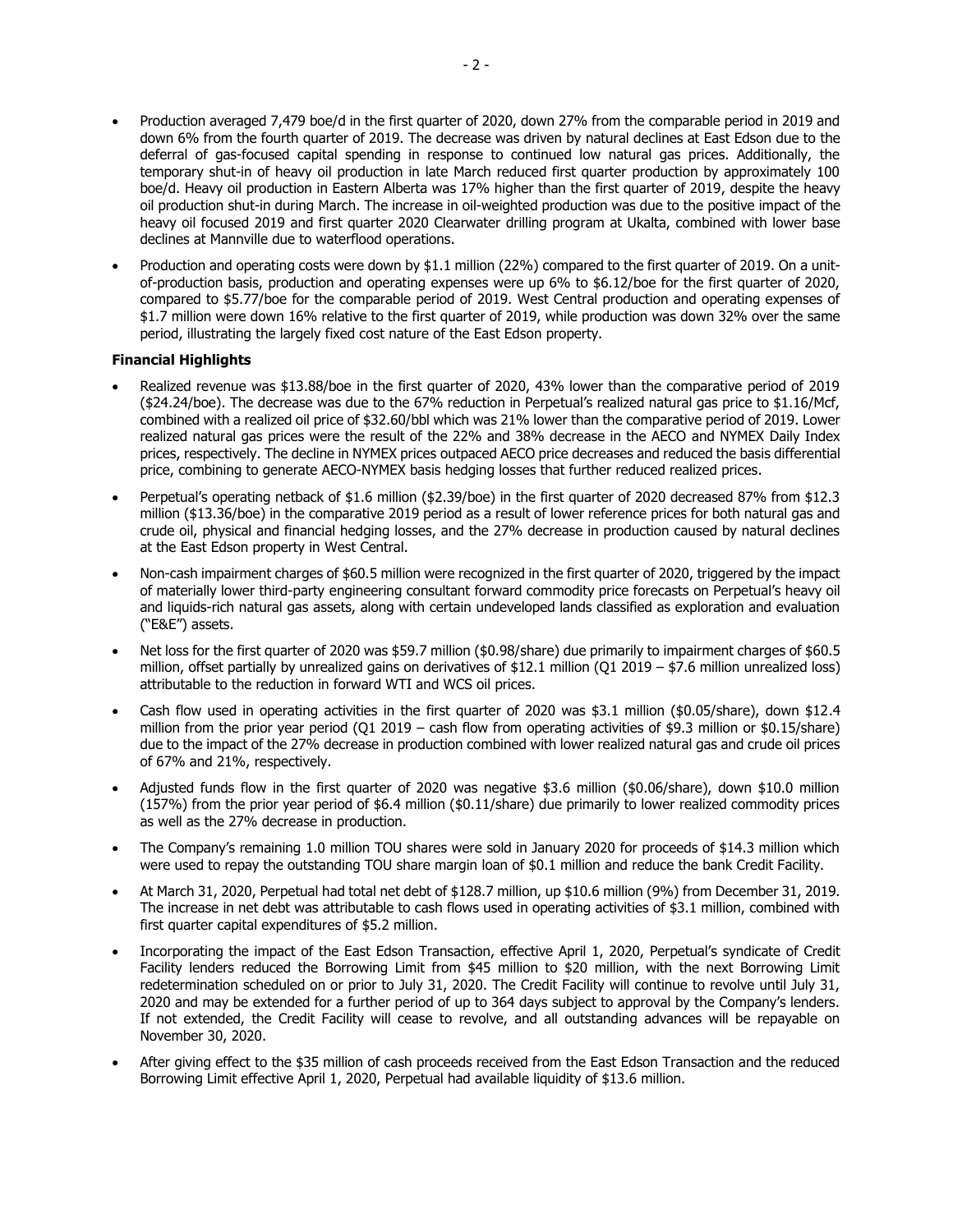## **SEQUOIA LITIGATION**

On January 13, 2020, the Court of Queen's Bench issued its written decision related to the Statement of Claim filed on August 3, 2018 against Perpetual and its President and Chief Executive Officer ("CEO") with respect to the Company's disposition of shallow gas assets in Eastern Alberta to an unrelated third party on October 1, 2016 (the "Sequoia Litigation"). The decision dismissed and struck all claims against the Company's CEO and all but one of the claims filed by PwC in its capacity as trustee in bankruptcy (the "Trustee") against Perpetual. The Court did not find that the test for summary dismissal relating to whether the transaction was an arm's length transfer for purposes of section 96(1) of the Bankruptcy and Insolvency Act (the "BIA") was met, on the balance of probabilities. Accordingly, the BIA claim was not dismissed or struck and only that part of the claim can continue against Perpetual. The Trustee filed a notice of appeal with the Court of Appeal of Alberta, challenging the decision, and Perpetual filed a similar notice of appeal contesting the BIA claim portion of the decision. The appeal proceedings are scheduled to be heard in December 2020.

On January 28, 2020, the Court of Appeal issued its decision with respect to Perpetual's application for security for costs, requiring the Trustee to post security with the Court of Appeal in the amount of \$0.2 million. Applications have been filed by the Trustee to appeal the security for costs decision and alter the reasons for the decision. The Court of Appeal is scheduled to hear these applications in June 2020.

On February 25, 2020, Perpetual filed a new application to strike and summarily dismiss the BIA claim on the basis that there was no transfer at undervalue, and Sequoia was not insolvent at the time of the transaction nor caused to be insolvent by the transaction. The Court is scheduled to hear this application in June 2020.

Management expects that the Company is more likely than not to be successful in defending against the Sequoia Litigation such that no damages will be awarded against it, and therefore, no amounts have been accrued as a liability in Perpetual's financial statements.

## **2020 OUTLOOK**

Capital spending in the first quarter of 2020 of \$5.2 million was primarily directed to the four well (4.0 net) heavy oil drilling program targeting the Clearwater formation in the Ukalta area of Eastern Alberta. In response to the recent significant decline in global oil prices, all further capital expenditures in 2020 in Eastern Alberta will be deferred and substantially all of the Company's heavy oil production has been temporarily suspended, pending a recovery to oil prices. Capital activity in 2020 at the 50% owned East Edson property will consist of the carried interest drilling program forming part of the East Edson Transaction consideration.

Assuming a mid-year recovery of oil prices sufficient to support the restart of oil production later in the year, Perpetual anticipates average 2020 sales volumes of 4,500 to 5,500 boe/d (25% liquids). Actions have been implemented to minimize operating and corporate costs. To ensure employees remain safe and healthy, corporate employees began working from home in mid-March, and strict social distancing and hygiene protocols were implemented across field operations. All employees have been reduced to 80% of base compensation with a corresponding reduction in hours worked, to reduce costs by an estimated annualized amount of \$0.7 million per year.

Abandonment and reclamation expenditures of \$1.4 million are forecast for 2020, primarily at Mannville, as required to comply with the minimum expenditure level directed by the Alberta Energy Regulator's area-based closure program, addressing decommissioning obligations and thereby decreasing fixed operating costs associated with non-producing wells. In late April, the Government of Alberta announced its Site Rehabilitation Program aimed at incenting abandonment and reclamation activity. Perpetual will consider directing additional spending to retire inactive wells and sites depending on incentives available and as resources permit.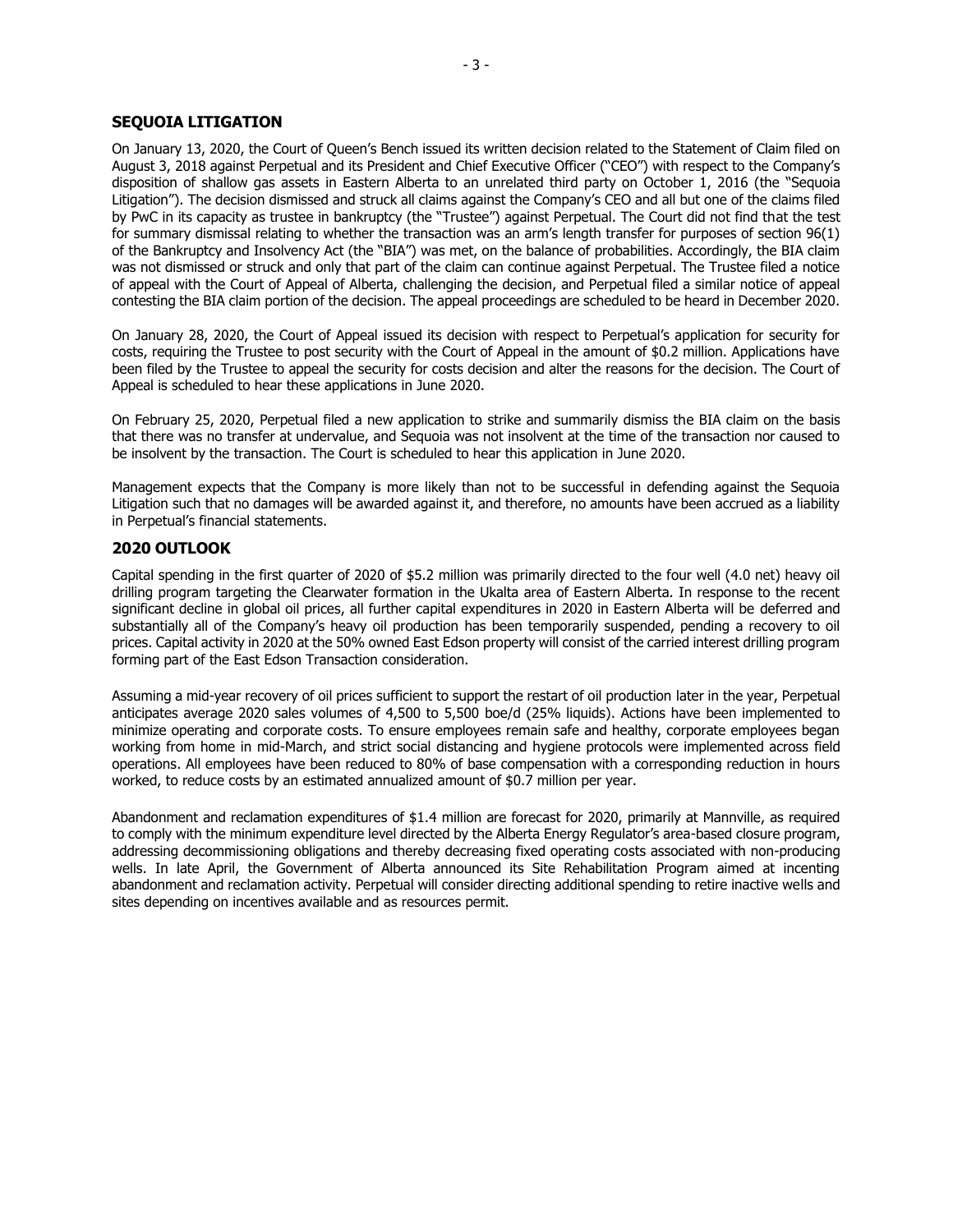| <b>Financial and Operating Highlights</b>                | Three months ended March 31, |           |              |
|----------------------------------------------------------|------------------------------|-----------|--------------|
| (\$Cdn thousands except volume and per share amounts)    | 2020                         | 2019      | Change       |
| <b>Financial</b>                                         |                              |           |              |
| Oil and natural gas revenue                              | 10,497                       | 22,199    | (53%)        |
| Net loss                                                 | (59,718)                     | (4,892)   | $(1,121\%)$  |
| Per share – basic and diluted <sup>(2)</sup>             | (0.98)                       | (0.08)    | $(1, 125\%)$ |
| Cash flow from (used in) operating activities            | (3, 114)                     | 9,292     | (134%)       |
| Adjusted funds flow(1)                                   | (3,601)                      | 6,362     | (157%)       |
| Per share – basic and diluted $(1)(2)$                   | (0.06)                       | 0.11      | (155%)       |
| Total assets                                             | 173,241                      | 328,495   | (47%)        |
| Revolving bank debt                                      | 39,145                       | 39,598    | (1%)         |
| Term loan, principal amount                              | 45,000                       | 45,000    |              |
| TOU share margin demand loan, principal amount           |                              | 14,100    | $(100\%)$    |
| Senior Notes, principal amount                           | 33,580                       | 32,490    | 3%           |
| TOU share investment                                     |                              | (34, 196) | $(100\%)$    |
| Adjusted working capital deficiency <sup>(1)</sup>       | 10,925                       | 5,364     | 104%         |
| Net debt $(1)$                                           | 128,650                      | 102,356   | 26%          |
| Capital expenditures                                     | 5,233                        | 1,238     | 323%         |
| Net payments (proceeds) on acquisitions and dispositions |                              |           |              |
| Net capital expenditures                                 | 5,233                        | 1,238     | 323%         |
| <b>Common shares</b> (thousands) <sup>(3)</sup>          |                              |           |              |
| End of period                                            | 60,717                       | 60,037    | $1\%$        |
| Weighted average - basic and diluted                     | 60,674                       | 60,111    | 1%           |
| <b>Operating</b>                                         |                              |           |              |
| Daily average production                                 |                              |           |              |
| Natural gas (MMcf/d)                                     | 33.3                         | 50.0      | (33%)        |
| Oil $(bb\bar{b}/d)$                                      | 1,320                        | 1,121     | 18%          |
| NGL (bbl/d)                                              | 606                          | 785       | (23%)        |
| Total (boe/d)                                            | 7,479                        | 10,240    | (27%)        |
| Average prices                                           |                              |           |              |
| Realized natural gas price (\$/Mcf)                      | 1.16                         | 3.54      | (67%)        |
| Realized oil price (\$/bbl)                              | 32.60                        | 41.12     | (21%)        |
| Realized NGL price (\$/bbl)                              | 36.48                        | 32.16     | 13%          |
| Wells drilled $-$ gross (net)                            |                              |           |              |
| Natural gas                                              | $-(-)$                       | $-(-)$    |              |
| Oil                                                      | 4(4.0)                       |           |              |
| Total                                                    | 4(4.0)                       | $-(-)$    |              |

 $(1)$  These are non-GAAP measures. Please refer to "Non-GAAP Measures" below.

 $(2)$  Based on weighted average basic common shares outstanding for the period.

(3) All common shares are net of shares held in trust (Q1 2020 – 0.6 million; Q1 2019 – 0.9 million). See "Note 14 to the condensed interim consolidated financial statements".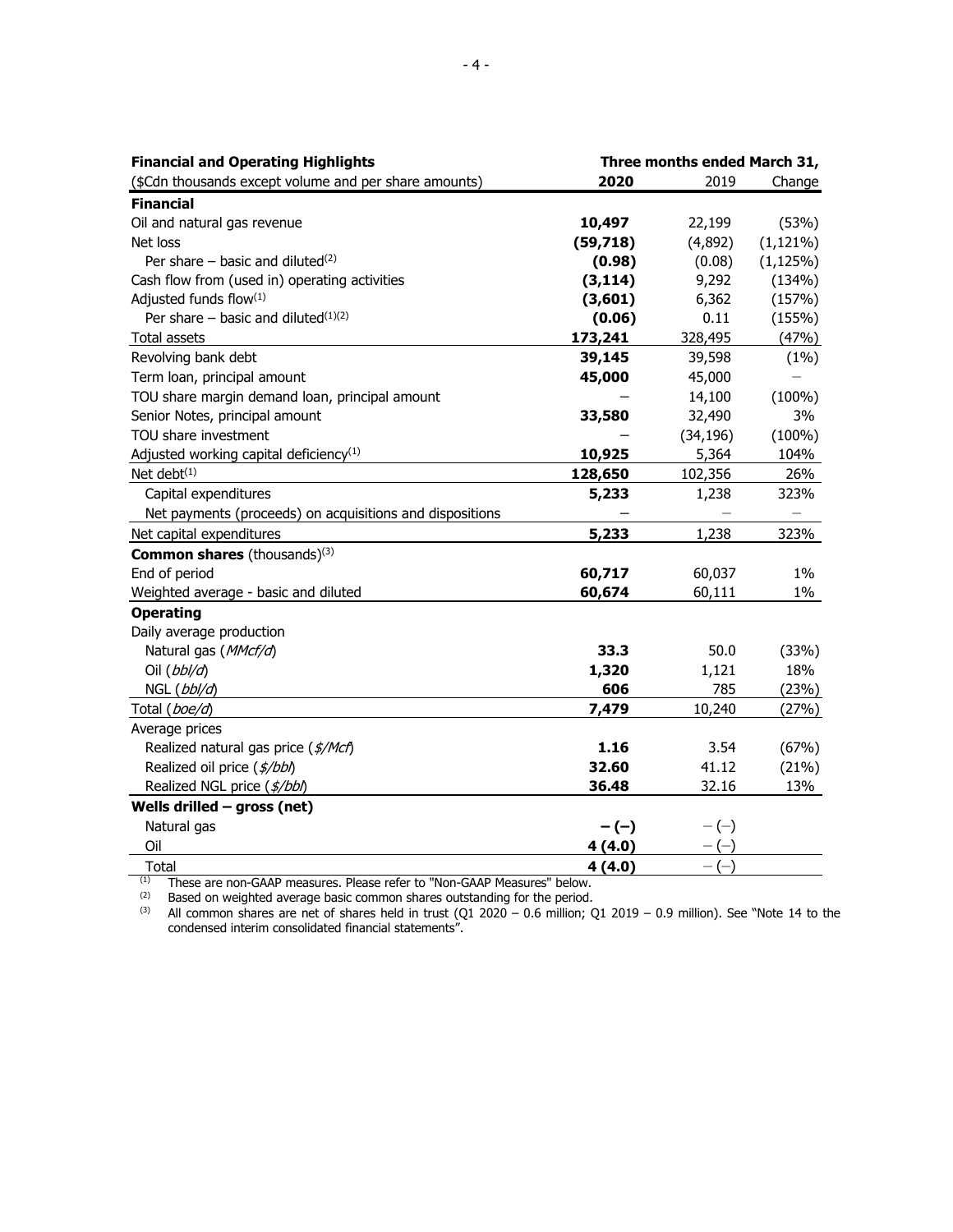### **ADDITIONAL INFORMATION**

#### **About Perpetual**

Perpetual is an oil and natural gas exploration, production and marketing company headquartered in Calgary, Alberta. Perpetual operates a diversified asset portfolio, including liquids-rich natural gas assets in the deep basin of west central Alberta, heavy oil and shallow natural gas in eastern Alberta, with longer term opportunities through undeveloped oil sands leases in northern Alberta. Additional information on Perpetual can be accessed at www.sedar.com or from the Corporation's website at www.perpetualenergyinc.com.

The Toronto Stock Exchange has neither approved nor disapproved the information contained herein.

For additional information please contact:

Perpetual Energy Inc. Suite 3200, 605 - 5 Avenue SW Calgary, Alberta, Canada T2P 3H5 Telephone: 403 269-4400 Fax: 403 269-4444 Email: info@perpetualenergyinc.com

Susan L. Riddell Rose W. Mark Schweitzer President and Chief Executive Officer Vice President Finance and Chief Financial Officer

#### **Forward-Looking Information**

Certain information regarding Perpetual in this news release including management's assessment of future plans, operations, and certain of the information contained under the heading "2020 Outlook" in this news release, may constitute forward-looking information or statements under applicable securities laws. The forward looking information includes, without limitation, the use of cash proceeds from the East Edson Transaction including the repayment of bank debt and the funding of profitable investment in the Clearwater play in Eastern Alberta, the future recovery and stabilization of oil prices, any benefits to be derived from the East Edson Transaction including that the eight-well capital carry at East Edson will restore gross production levels to more fully utilize the existing processing capacity, improve operating netbacks and result in improved capital spending efficiency, the timing for the next Borrowing Limit review and any future extension of the credit facility, the nature of the capital spending in 2020 at the 50% owned East Edson property, the deferral and suspension of oil capital expenditures in 2020 including heavy oil production and the anticipated timing of an oil price recovery and production restart, anticipated average 2020 sales volumes, the ability to minimize operating and corporate costs, abandonment and reclamation expenditure forecasts for 2020 and ability to decrease fixed operating costs associated with nonproducing wells, anticipated amounts and allocation of capital spending; statements regarding estimated production and timing thereof; forecast average production; completions and development activities; prospective oil and natural gas liquids production capability; projected realized natural gas prices and adjusted funds flow; estimated decommissioning obligations; commodity prices and foreign exchange rates; and commodity price management.

Various assumptions were used in drawing the conclusions or making the forecasts and projections in the forward-looking information contained in this news release, which assumptions are based on management's analysis of historical trends, experience, current conditions and expected future developments pertaining to Perpetual and the industry in which it operates as well as certain assumptions regarding the matters outlined above. Forward-looking information is based on current expectations, estimates and projections that involve a number of known and unknown risks, including, without limitation, the impact of the ongoing oil price war between Russia and Saudi Arabia and COVID-19 as further described below, which could cause actual results to vary and in some instances to differ materially from those anticipated by Perpetual and described in the forward-looking information contained in this news release. In particular and without limitation of the foregoing, the recent outbreak of COVID-19 has had a negative impact on global financial conditions. Perpetual cannot accurately predict the impact COVID-19 will have on its ability to execute its business plans in response to government public health efforts to contain COVID-19 and to obtain financing or third parties' ability to meet their contractual obligations with Perpetual including due to uncertainties relating to the ultimate geographic spread of the virus, the severity of the disease, the duration of the outbreak, and the length of travel and quarantine restrictions imposed by governments of affected jurisdictions; and the current and future demand for oil and gas. In the event that the prevalence of COVID-19 continues to increase (or fears in respect of COVID-19 continue to increase), governments may increase regulations and restrictions regarding the flow of labour or products, and travel bans, and Perpetual's operations, service providers and customers, and ability to advance its business plan or carry out its top strategic priorities, could be adversely affected. In particular, should any employees, consultants or other service providers of Perpetual become infected with COVID-19 or similar pathogens, it could have a material negative impact on Perpetual's operations, prospects, business, financial condition and results of operations. Undue reliance should not be placed on forward-looking information, which is not a guarantee of performance and is subject to a number of risks or uncertainties, including without limitation those described herein and under "Risk Factors" in Perpetual's Annual Information Form and MD&A for the year ended December 31, 2019 and in other reports on file with Canadian securities regulatory authorities which may be accessed through the SEDAR website [\(www.sedar.com\)](http://www.sedar.com/) and at Perpetual's website [\(www.perpetualenergyinc.com\)](http://www.perpetualenergyinc.com/). Readers are cautioned that the foregoing list of risk factors is not exhaustive. Forward-looking information is based on the estimates and opinions of Perpetual's management at the time the information is released, and Perpetual disclaims any intent or obligation to update publicly any such forward-looking information, whether as a result of new information, future events or otherwise, other than as expressly required by applicable securities law.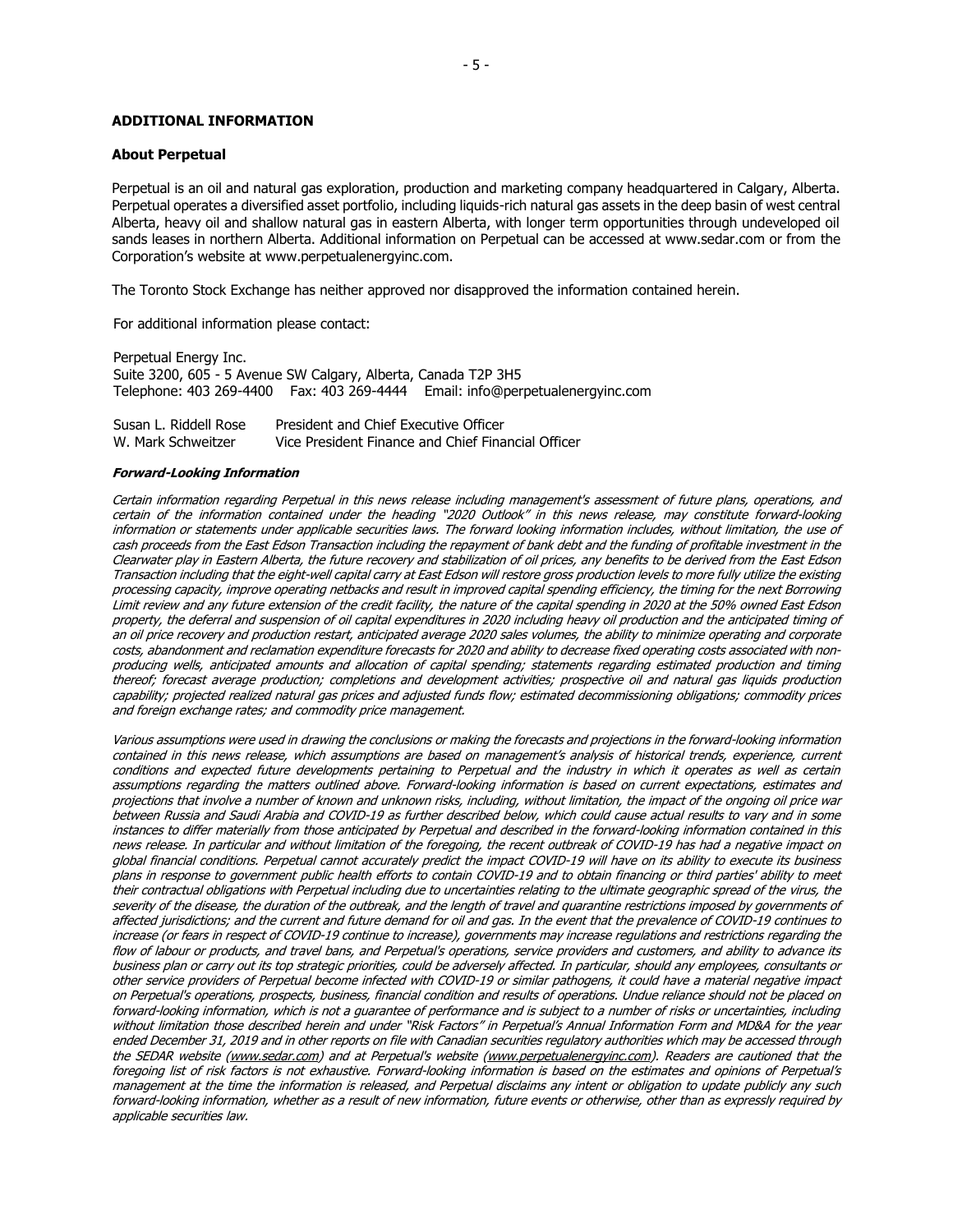#### **Non-GAAP Measures**

This news release contains the terms "adjusted funds flow", "adjusted funds flow per share", "adjusted funds flow per boe", "available liquidity", "cash costs", "net working capital deficiency (surplus)", "net debt", "net bank debt", "net debt to adjusted funds flow ratio", "operating netback", "realized revenue" and "enterprise value" which do not have standardized meanings prescribed by GAAP. Management believes that in addition to net income (loss) and net cash flows from operating activities as defined by GAAP, these terms are useful supplemental measures to evaluate operating performance. Users are cautioned however that these measures should not be construed as an alternative to net income (loss) or net cash flows from operating activities determined in accordance with GAAP as an indication of Perpetual's performance and may not be comparable with the calculation of similar measurements by other entities.

Adjusted funds flow: Management uses adjusted funds flow and adjusted funds flow per boe as key measures to assess the ability of the Company to generate the funds necessary to finance capital expenditures, expenditures on decommissioning obligations and meet its financial obligations. Adjusted funds flow is calculated based on cash flows from (used in) operating activities, excluding changes in non-cash working capital and expenditures on decommissioning obligations since Perpetual believes the timing of collection, payment or incurrence of these items is variable. Expenditures on decommissioning obligations may vary from period to period depending on capital programs and the maturity of the Company's operating areas. Expenditures on decommissioning obligations are managed through the capital budgeting process which considers available adjusted funds flow. The Company has also deducted payments of the gas over bitumen royalty financing from adjusted funds flow to present these payments net of gas over bitumen royalty credits received. These payments are indexed to gas over bitumen royalty credits and are recorded as a reduction to the Corporation's gas over bitumen royalty financing obligation in accordance with IFRS. Additionally, the Company has excluded payments of restructuring costs associated with employee downsizing costs, which management considers to not be related to cash flow from operating activities.

Adjusted funds flow per share is calculated using the same weighted average number of shares outstanding used in calculating net income (loss) per share. Adjusted funds flow is not intended to represent net cash flows from (used in) operating activities calculated in accordance with IFRS.

Adjusted funds flow per boe is calculated as adjusted funds flow divided by total production sold in the period.

Available Liquidity: Available Liquidity is defined as Perpetual's reserve-based credit facility (the "Credit Facility") borrowing limit (the "Borrowing Limit"), less borrowings and letters of credit issued under the Credit Facility. Management uses available liquidity to assess the ability of the Company to finance capital expenditures and expenditures on decommissioning obligations, and to meet its financial obligations.

Cash costs: Cash costs are comprised of royalties, production and operating, transportation, general and administrative, and cash finance expense. Cash costs per boe is calculated by dividing cash costs by total production sold in the period. Management believes that cash costs assist management and investors in assessing Perpetual's efficiency and overall cost structure.

Realized revenue: Realized revenue is the sum of realized natural gas revenue, realized oil revenue and realized natural gas liquids ("NGL") revenue which includes realized gains (losses) on financial natural gas, crude oil, NGL, and foreign exchange contracts. Realized revenue is used by management to calculate the Corporation's net realized commodity prices, taking into account monthly settlements on financial crude oil and natural gas forward sales, collars, basis differentials, and forward foreign exchange sales. These contracts are put in place to protect Perpetual's adjusted funds flow from potential volatility in commodity prices and foreign exchange rates. Any related realized gains or losses are considered part of the Corporation's realized price.

Operating netback: Operating netback is calculated by deducting royalties, production and operating expenses, and transportation costs from realized revenue. Operating netback is also calculated on a per boe basis using production sold for the period. Operating netback on a per boe basis can vary significantly for each of the Company's operating areas. Perpetual considers operating netback to be an important performance measure as it demonstrates its profitability relative to current commodity prices.

Net working capital deficiency (surplus): Net working capital deficiency (surplus) includes total current assets and current liabilities excluding short-term derivative assets and liabilities related to the Corporation's risk management activities, Tourmaline Oil Corp. ("TOU") share investment, TOU share margin demand loan, revolving bank debt, term loan, current portion of gas over bitumen royalty financing, current portion of lease liabilities, and current portion of provisions.

Net bank debt, net debt and net debt to adjusted funds flow ratio: Net bank debt is measured as current and long-term revolving bank debt including net working capital deficiency (surplus). Net debt includes the carrying value of net bank debt, the principal amount of the term loan, the principal amount of the TOU share margin demand loan and the principal amount of senior notes, reduced for the mark-to-market value of the TOU share investment. Net debt, net bank debt, and net debt to adjusted funds flow ratios are used by management to assess the Corporation's overall debt position and borrowing capacity. Net debt to adjusted funds flow ratios are calculated on a trailing twelve-month basis.

Enterprise value: Enterprise value is equal to net debt plus the market value of issued equity, and is used by management to analyze leverage. Enterprise value is not intended to represent the total funds from equity and debt received by the Corporation upon issuance.